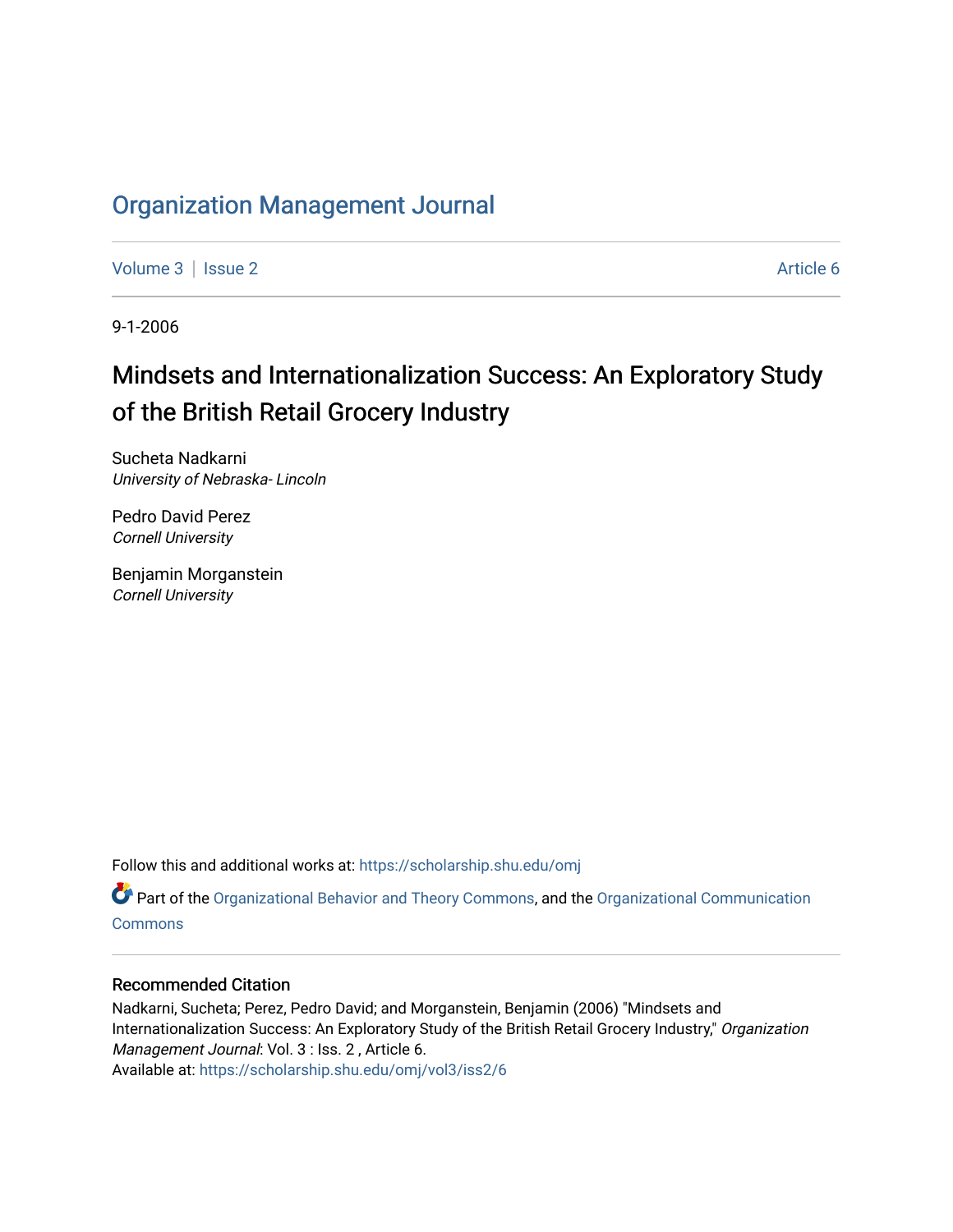Organization Management Journal EAM-I Special Issue 2006 Vol. 3, No. 2, 139-154 © 2006 Eastern Academy of Management ISSN 1541-6518 www.omj-online.org

## Mindsets and Internationalization Success: An Exploratory Study of the British Retail Grocery Industry

#### [SUCHETA NADKARNI](mailto:snadkarn@unlnotes.unl.edu)

University of Nebraska – Lincoln

## [PEDRO DAVID PÉREZ](mailto:pdp5@cornell.edu)

Cornell University

#### [BENJAMIN MORGANSTEIN](mailto:bam49@cornell.edu) Cornell University

Despite the growing pressures of internationalization, failures in international efforts are becoming increasingly widespread. Previous literature has developed external environmental and internal firm-specific explanations of international success, but has ignored the role of mindsets in understanding international failures. This gap is especially important because recent studies contend that the mindsets or the way top managers make sense of their global environment is central to international decision making and outcomes. We propose that mindsets are important in explaining international success. We compare the mindsets of two matched firms in the British retail grocery industry—one successful (Tesco) and another unsuccessful (Sainsbury)—from 1988 to 2003. Our results suggest systematic differences between the successful (Tesco) and the unsuccessful (Sainsbury) firm in two specific facets of mindsets—complexity and reactivity. These results, although exploratory, do highlight the importance of mindsets in the process of internationalization and raise interesting questions for future empirical examination.

**Keywords:** Internationalization, mindsets, retail grocery industry

Saturation of domestic markets, convergence of global consumer tastes, and opportunities for reaping the benefits of economies of scale are pressurizing domestic firms to aggressively internationalize. However, the process of internationalization is not straightforward. Scholars recognize that the international environment presents one of the toughest managerial challenges (Calori, Johnson, & Sarnin, 1994; Govindarajan & Gupta, 2001). This is evident in the widespread internationalization failures around the world in terms of slow speed of international entries, withdrawals from foreign markets, divestments, and closure of foreign operations. In a survey of Australian SMEs, Welch and Wiedersheim (1980) found that for every two successful exporters there was one "failed exporter" that achieved minor export results before abandoning the foreign market. Similarly, Boddewyn (1979) reported that of the 4700 subsidiaries added by 180 largest U.S. multinational corporations (MNCs), less than 2300 affiliates survived between 1967 and 1975. Recently, Barkema, Bell and Pennings (1996) found that of the 225 foreign direct investments (FDI) made by large Dutch multinational corporations (MNCs) from 1966 to 1988, just over half still existed in 1988. Finally, Kawabata (1999) showed that of 393 overseas stores opened by Japanese retailers between 1955 and 1999, about 217 were closed.

This evidence of widespread failures in international efforts has underscored the importance of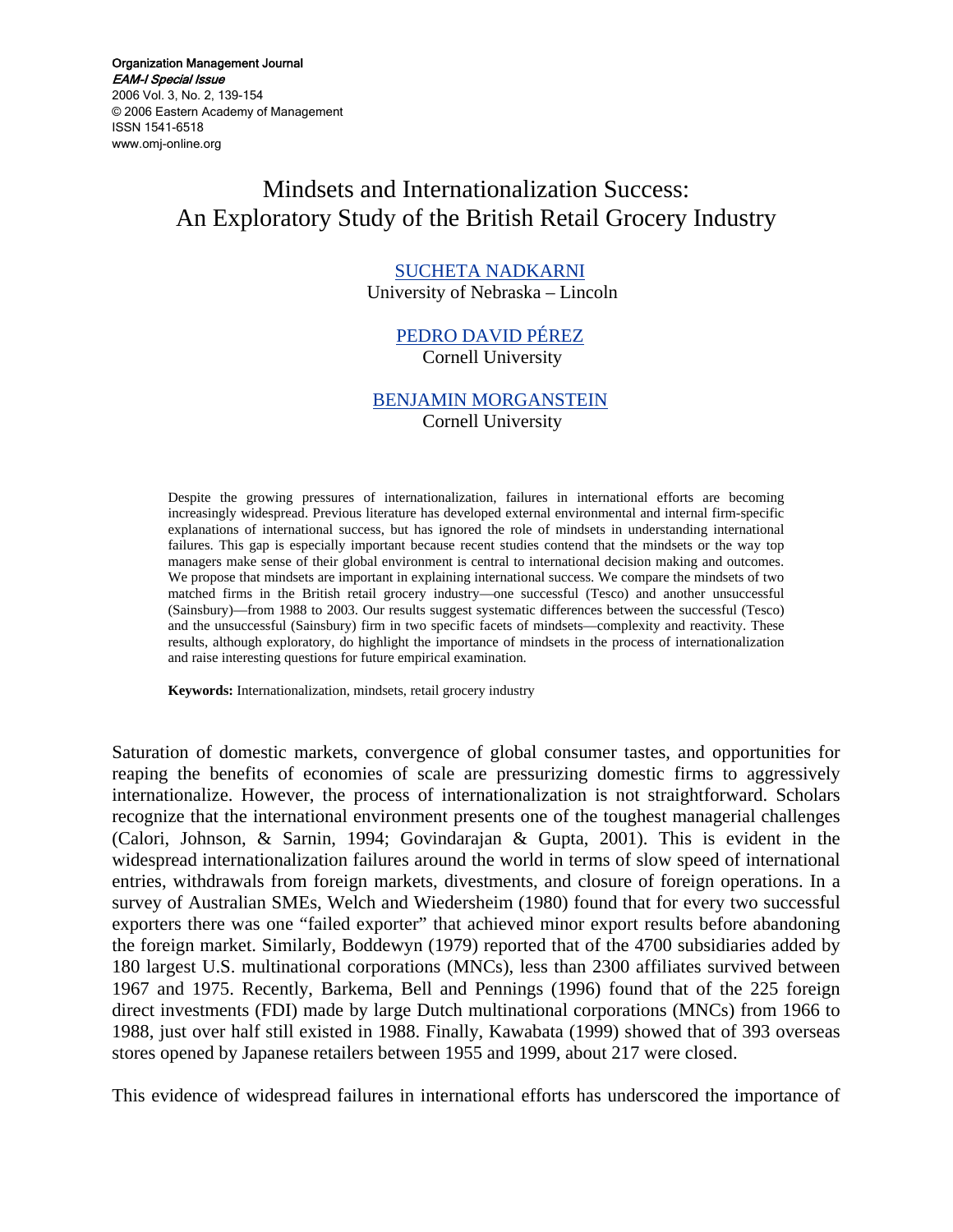140

developing explanations of international success. The internationalization literature provides several external environmental (e.g. home and industry characteristics, host country and industry characteristics, global industry conditions, and country differences) (Dunning, 1980; Erramilli, 1996; Fagre & Wells, 1982; Graham, 1990; Hofstede, 1980; Johanson & Vahlne, 1977) and internal firm-specific explanations (e.g. lack of key resources) (Buckley & Casson, 1976; Dunning, 1980; Hennart, 1991) of why some firms succeed and others fail in their international efforts. Despite the long history of research in this area, several gaps in our understanding of international failures persist. An important gap relates to the paucity of research examining the role of mindsets in international success. This gap is especially disturbing because recent studies consider internationalization as a cognitive process (Kobrin, 1994) and argue that the mindsets of top managers or the way top managers make sense of their organizations and the global environment is central to international decision making and international outcomes (Caproni, Lenway & Murtha, 1992).

In this study, we address this gap by examining the differences in the mindsets of firms in the British retail grocery store industry. We compare the mindsets of two matched firms in the British retail grocery industry—one successful (Tesco) and another unsuccessful (Sainsbury) in internationalization—from 1988 to 2003. Our results suggest systematic differences between the successful (Tesco) and the unsuccessful (Sainsbury) firm in two specific facets of mindsets *complexity* and *proactivity/reactivity*. Although our results are exploratory, these results do suggest the importance of mindsets in the process of internationalization and raise interesting questions for future empirical examination.

## **Mindsets And International Success**

A mindset (also called dominant logic, cognitive map, mental model, strategy frame, and belief structure) refers to the knowledge structures that top managers use to make strategic decisions (Huff, 1982; Prahalad & Bettis, 1986). It reflects the way in which top management team (TMT) views the world and the lens through which firm's managers evaluate the environment and make decisions. Mindsets provide the lens through which strategic decision-makers interpret information about uncertain situations (Daft & Weick, 1984; Dutton & Jackson, 1987) and translate it into strategic actions (Huff, 1982). The strategy literature has elaborated three mechanisms by which mindsets influence future strategic actions: *scanning, diagnosis* and *choice of alternatives.* Scanning is the mechanism through which strategic decision-makers become aware of issues or concerns relevant to them (Daft & Weick, 1984; Prahalad & Bettis, 1986). Mindsets influence diagnosis by enabling decision-makers to postulate cause-effect relations amid ambiguous information (Dutton, Fahey & Narayanan, 1983; Martins & Kambil, 1999). And, because diagnosis influences the choice of strategic actions, mindsets also influence firms' responses to environmental change and alternatives considered in decision making (Martins & Kambil, 1999; Thomas, Clark & Gioia, 1993).

The notion of managerial mindsets in internationalization dates from Perlmutter's (1969) conceptualization of the ethnocentric (home country orientation), polycentric (host country orientation) and geocentric (world orientation) multinational mindsets. The Uppsala model of internationalization suggests that a firm's general and experiential knowledge affects commitment to international investments (Johanson & Vahlne, 1977). The process models of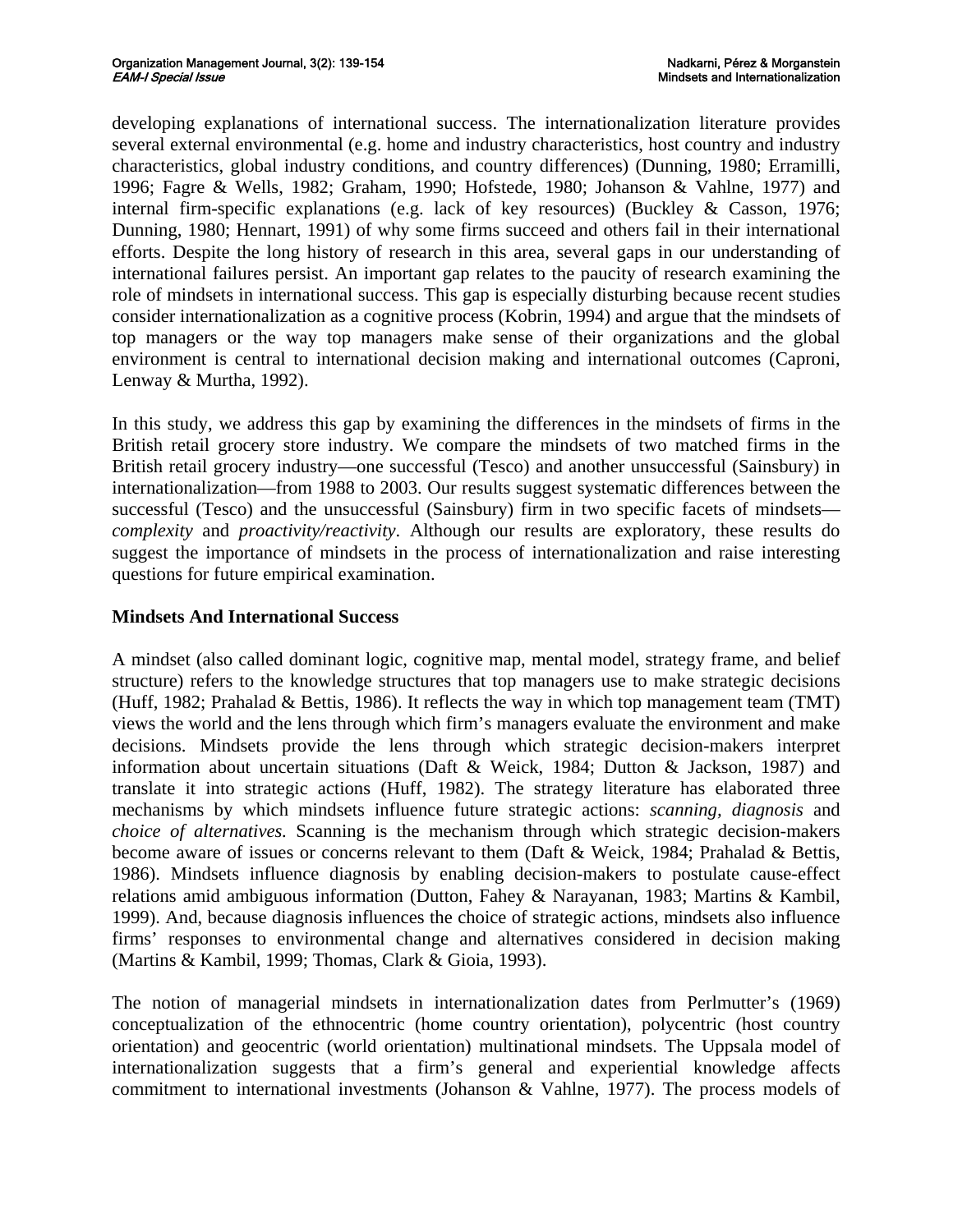internationalization have focused mainly on the top management's knowledge about *international markets*. Here, lack of experiential knowledge about international markets significantly increases perceived costs of internationalization (Eriksson et al., 1997), psychic distance between the home and host markets (Johanson & Vahlne, 1977) and costs of acquiring market-specific information (Liesch & Knight, 1999), thus determining a firm's readiness for internationalization (Liesch & Knight, 1999). Recently, Nadkarni and Perez (forthcoming) demonstrated that domestic mindsets mediated the relationship between prior resources and early international commitments made by domestic firms.

Mindsets are especially important in international success because firms are likely to use their mindsets to scan international opportunities, diagnose constraints imposed by the foreign markets, and to guide alternative internationalization choices. The contention that firms use their existing mindsets to evaluate new stimuli is well recognized in the organizational learning literature (Johnson, 1988; Kiesler & Sproull, 1982; March & Simon, 1958; Martins & Kambil, 1999). A key question here is—which specific facets of mindsets foster successful internationalization? We integrate the organizational cognition literature with the internationalization literature to propose that two facets of mindsets will drive successful internationalization activities—*complexity*, and *proactive/reactive thinking.*

## **Propositions**

## **Complexity of mindsets**

*Complexity* reflects the breadth and variety of knowledge embedded in a mindset (Calori et al., 1994; Eden, Ackerman, & Cropper, 1992). It is represented as the total number of strategic concepts (attributes, variables or categories) and links between concepts in the mindset. The greater the number of concepts and links between concepts, the greater the complexity of the mindset.

We expect successful internationalizing firms to have more complex mindsets than unsuccessful internationalizing firms for two reasons. First, the process of internationalization is triggered by external environmental events such as domestic market saturation, domestic competitive threat, and foreign market opportunities that initiate information search about foreign markets (Johanson & Vahlne, 1977; Liesch & Knight, 1999). However, only receptive firms will recognize these triggers (Nadkarni & Perez, forthcoming). Organizational learning literature suggests that complex mindsets foster *comprehensive scanning* by increasing managers' *awareness* of diverse environmental stimuli and allowing managers to notice and respond to more new stimuli (Dutton & Jackson, 1987; Fiske & Taylor, 1991; Keisler & Sproull, 1982). Thus, firms with complex mindsets are more likely to recognize environmental triggers than firms with simple mindsets. Firms that recognize these triggers are likely to respond by initiating major international efforts (Johanson & Vahlne, 1977). Complex frames also allow firms to *absorb* and assimilate new knowledge needed to interpret new stimuli (Bogner & Barr, 2000; Fisk & Taylor, 1991; Keisler & Sproull, 1982; Eisenhardt & Martin, 2000). Recent process studies concur that varied domestic knowledge and experience enable firms to assimilate new and unfamiliar market information in their existing mindsets and overcome lack of experiential knowledge about foreign markets (Andersen, 1993). For example, complex frames may allow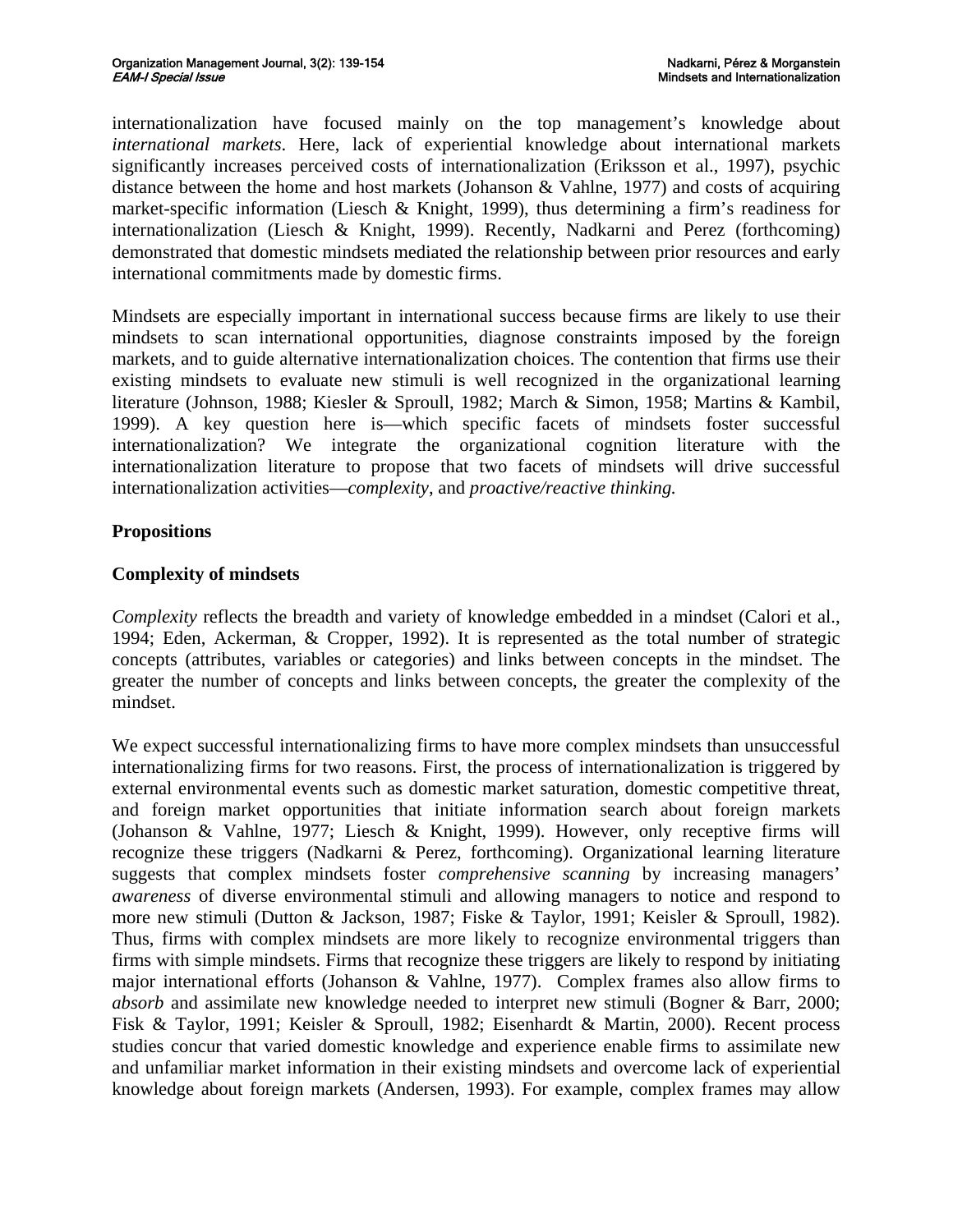firms to overcome lack of international experience by drawing their attention to new competitors and learning from the strategies of these international competitors. This is likely to reduce misinterpretations and errors in decision making that result in international failures.

Second, complex mindsets may help firms better understand the foreign markets. Firms have problems in understanding the foreign markets because they fail to identify critical differences between domestic and foreign markets and to absorb new foreign market information (Johanson & Vahlne, 1977; Kogut & Singh, 1988; O'Grady & Lane, 1996). Organizational learning literature suggests that firms fail to recognize critical differences in environments due to the *oversimplification bias* in interpreting new and unfamiliar stimuli (Dutton & Jackson, 1987; Fiske & Taylor, 1991; Keisler & Sproull, 1982; Weick, 1995). Firms tend to simplify new and unfamiliar environments by filtering out important stimuli such as new competitors, regulations and technologies (Keisler & Sproull, 1982). This lack of awareness creates a gap between the actual environment and strategic decision makers' perceptions of their environment.

Firms' tendency to oversimplify unfamiliar environment is closely tied to the complexity of their mindsets. Simple mindsets evoke a narrow focus in interpreting new environments and prevent firms from noticing and differentiating critical new information (Bogner & Barr, 2000; Eisenhardt & Martin, 2000), which adversely affects their internationalization efforts (O'Grady & Lane, 1996). On the other hand, complex mindsets evoke diverse and detailed interpretations of environments, allowing firms to better recognize and interpret differences in new stimuli (Keisler & Sproull, 1982). When firms do not ignore important stimuli in taking internationalization decisions, the risk of international failures is likely to reduce. Thus, we can attribute international success to complexity of mindsets.

*Proposition 1: Firms that are successful in their international efforts will have more complex mindsets than those that are not successful in their international efforts.* 

## **Proactivity and reactivity**

Several streams of strategic literature differentiate between proactive and reactive approaches to strategy. Miles and Snow (1978), in their seminal work*,* identify *reactors* and *prospectors* as different strategy types. Reactor strategists maintain status quo, do not engage in aggressive environmental scanning and alter strategies when external environments force them to. On the other hand, the prime capability of a prospector is to aggressively find new markets and opportunities (Daft & Weick, 1984; Miles & Snow, 1978). The strategic change literature also differentiates between proactive and reactive change (Weick & Quinn, 1999). Tushman, Newman and Romanelli (1986) argue that reactive reorientations that are forced changes in response to performance crises are likely to fail. On the other hand, Tushman et al. (1986) found that "… the most successful reorientations occurred in organizations whose managers foresaw the need for radical change and initiated it before crises occurred" (p. 11). Similarly, Brown and Eisenhardt (1997) used the term *time-paced* change to describe proactive and planned future oriented change initiated by firms and the term *event-paced* change to reflect changes in reactions to specific external events.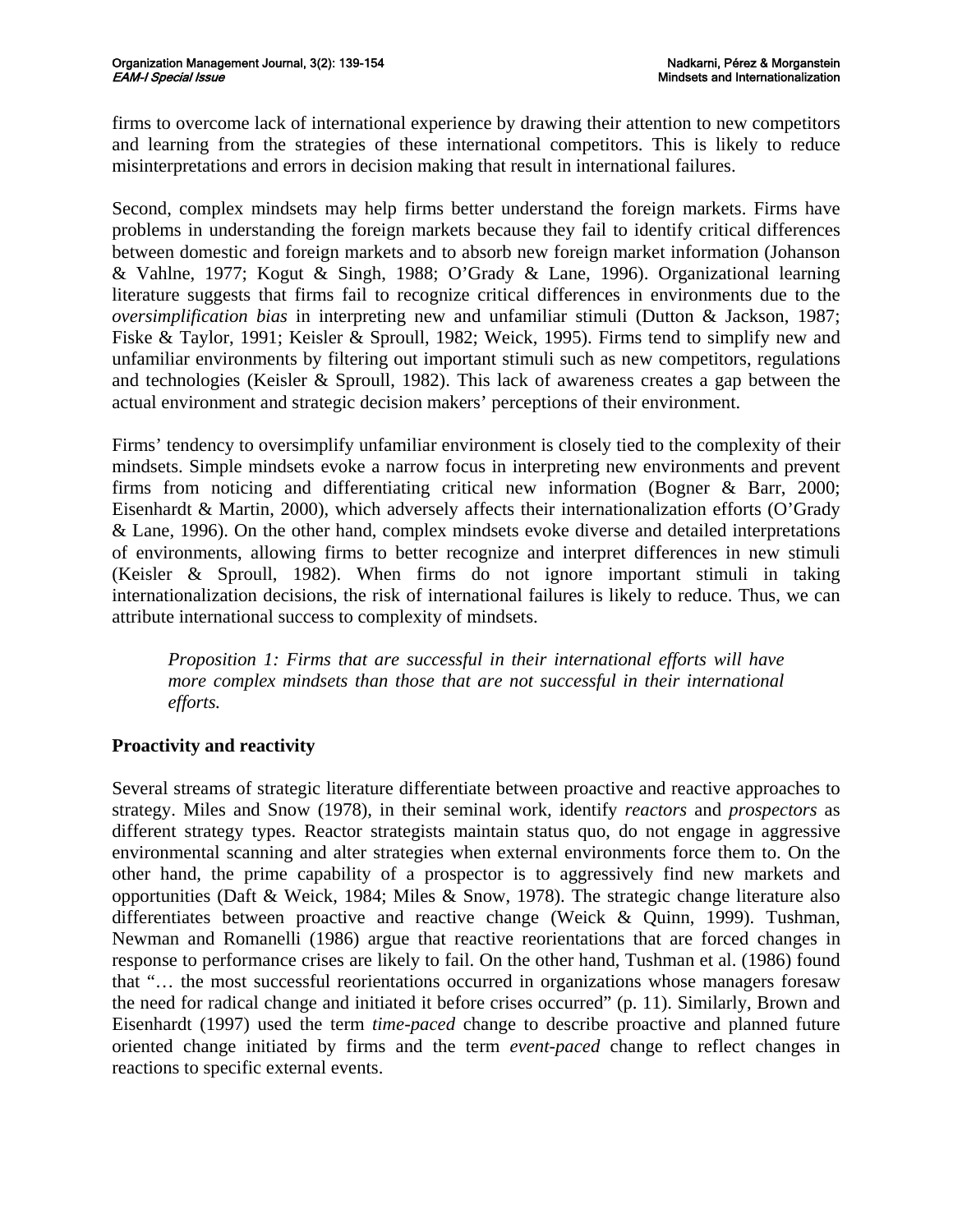The organizational cognition literature suggests that the likelihood of firms engaging in proactive and reactive strategies is closely tied to the assumptions embedded in their mindsets (Dutton, Fahey, & Narayanan, 1983; Fahey & Narayanan, 1989). For example, Fahey and Narayanan (1989) found that firms that had higher proactive causal links (strategy  $\rightarrow$  environment) in their mindsets undertook more aggressive and proactive strategies. On the other hand, firms whose mindsets were dominated by reactive causal links (environment  $\rightarrow$  strategy) were passive and slow in undertaking strategic actions. The internationalization literature emphasizes that the ability to proactively identify new opportunities and implement planned changes is critical to internal success (Vermeulen & Barkema, 2001). Because the organizational cognition literature suggests that strategic approaches undertaken by firms are related to the assumptions embedded in their mindsets, we expect that firms with proactive mindsets are likely to better identify new market opportunities and undertake planned changes. Firms with reactive mindsets are likely to emphasize status quo and forced reactions to external situations.

*Proposition 2a: Firms that are successful in their international efforts will have more proactive mindsets than firms that are not successful in their international efforts.* 

*Proposition 2b: Firms that are successful in their international efforts will have*  less reactive mindsets than firms that are not successful in their international *efforts.* 

## **Research Methods**

## **British retail grocery store industry**

To examine the issue of international success, we had to select an industry that is characterized by three factors: 1) intense pressure to internationalize, 2) strong internationalization challenges, and 3) aggressive internationalization undertaken by incumbent firms over a long period of time. The British retail grocery industry satisfied these three criteria. First, the British retail grocers faced intense pressures to internationalize due to four dynamic phenomena: the application and impacts of information technology, the increasing globalization of business activity (Vida, Reardon, & Fairhurst, 2000), the saturation of their domestic competitive spaces, and the stiffening of competition (including foreign entrants) within that space (Gielens & Dekimpe, 2001).

Second, the retail grocery industry also imposes significant challenges for internationalization because firms cannot internationalize gradually and incrementally starting with exports before making major commitments in the form of foreign direct investments (FDI). Retail grocers have to start their international efforts with FDI. Making significant international commitments without gaining adequate experience through exports and other smaller steps in internationalization increases their risk of international failures (Johanson & Vahlne, 1977).

Finally, the British retail grocery industry has relatively long history of internationalization (about fifteen years) (Crawford, 1998; O'Connor, 1997), which is especially important for the longitudinal design used in this study.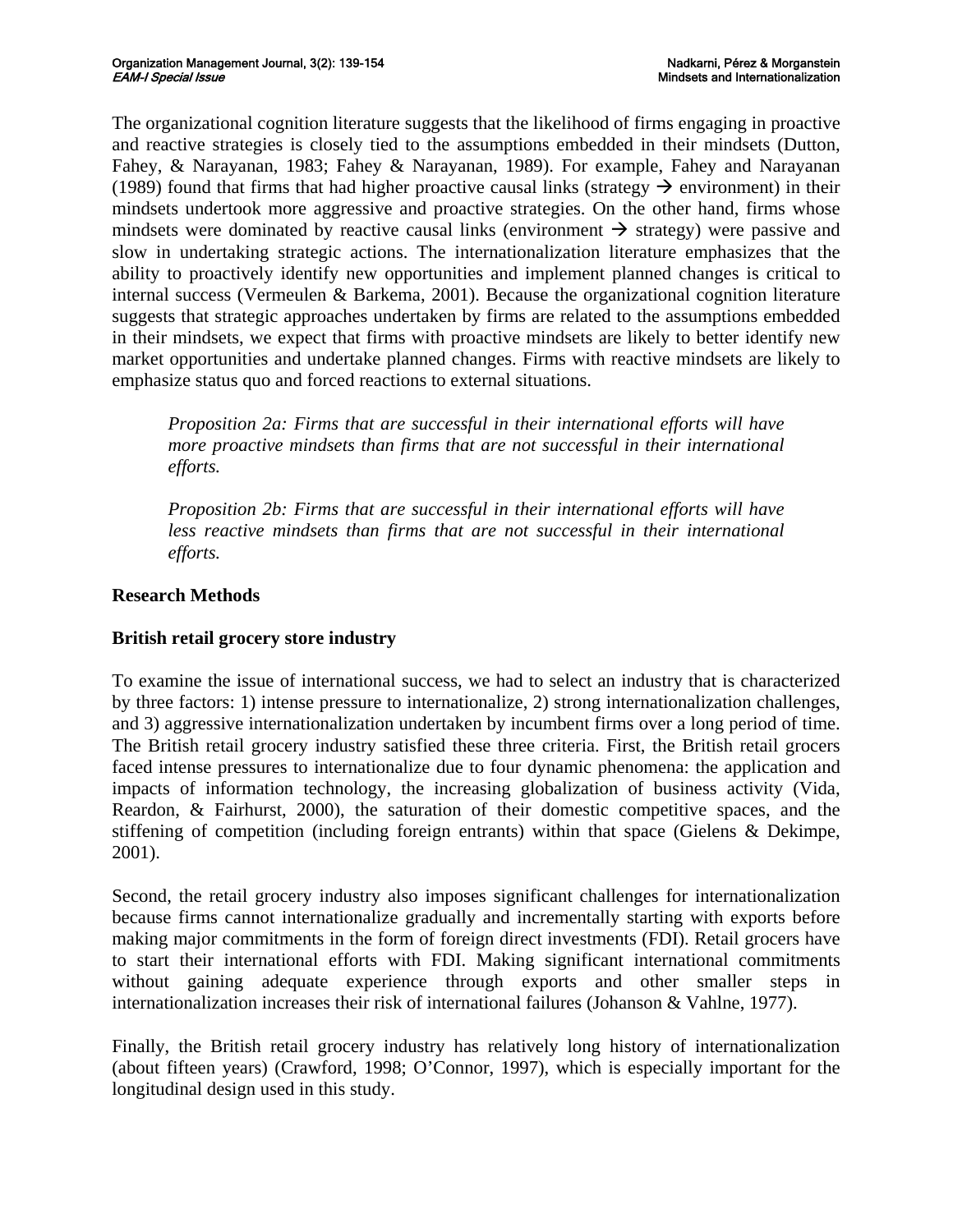### **Sample selection**

We used the matched-pair sample design to examine differences in mindsets of successful and unsuccessful internationalizing firms in the British retail grocery industry. Such matched-pair design has been used to examine differences in the mindsets of high and low performing firms within an industry (Barr, Stimpert, & Huff, 1992; Fahey & Narayanan, 1989). We identified a matched-pair of firms in the British retail grocery industry in two steps. First, we classified the British retail grocers into successful and unsuccessful based on two facets of internationalization success—*speed* (Vermeulen & Barkema, 2002) and *performance* (Brouthers, Brouthers, & Werner, 1999; Hsu and Boggs, 2003)*.* We measured speed of internationalization by two established measures--the number of years between successive international activities and the total FDI investments made by firms between 1988 and 2003 (Vermeulen & Barkema, 2002). The fewer the number of years between successive international activities and the higher the total FDI investments made by firms between 1988 and 2003, the greater the speed of internationalization. We measured internationalization performance by yearly growth in foreign sales and foreign operating profits between 1988 and 2003. We then split the firms into successful and unsuccessful based on the median values of the four measures of international success. ANOVA results confirmed that there were significant differences between successful and unsuccessful firms on each individual measure of international success (F-values ranged from 9.75,  $p < 0.001$  to 14.93,  $p < 0.001$ ).

Second, we used Euclidean distance to match each successful firm with every unsuccessful firm based on three sets of variables that could potentially confound the differences in mindset and international success: 1) demographic (age, sales, number of employees, and number of business units), 2) strategy (R & D intensity, capital intensity, and advertising intensity), and 3) overall organizational performance (ROI and net profits). We chose the Tesco-Sainbury pair because it had the lowest Euclidean distance. Table describes the demographic, strategic, and organizational performance variables of the two firms in 1988, whereas table 2 shows the speed and performance of internationalization of the two firms. As shown in Table 1, the demographic, strategic and overall organizational performance of Tesco and Sainsbury are similar. However, Table 2 shows that Tesco exhibits a solidly better internationalization performance than Sainsbury during the period under study.

#### **Data source**

We use CEO's letter to shareholders published by the companies in the annual report as a data source for constructing mindset variables. These letters are public statements made by chief executives charged with charting their companies' future. They are official documents that discuss strategic themes important to the firm (Osborne, Stubbart & Ramaprasad, 2001). These themes partially outline the mindsets of firms by publicly addressing major priorities. The letters are used to inform stakeholders, including regulators, stock analysts, and shareholders of past achievements, current challenges, and future plans. They must be written to survive the critical scrutiny of regulatory authorities and the marketplace. Researchers have used CEO's letters to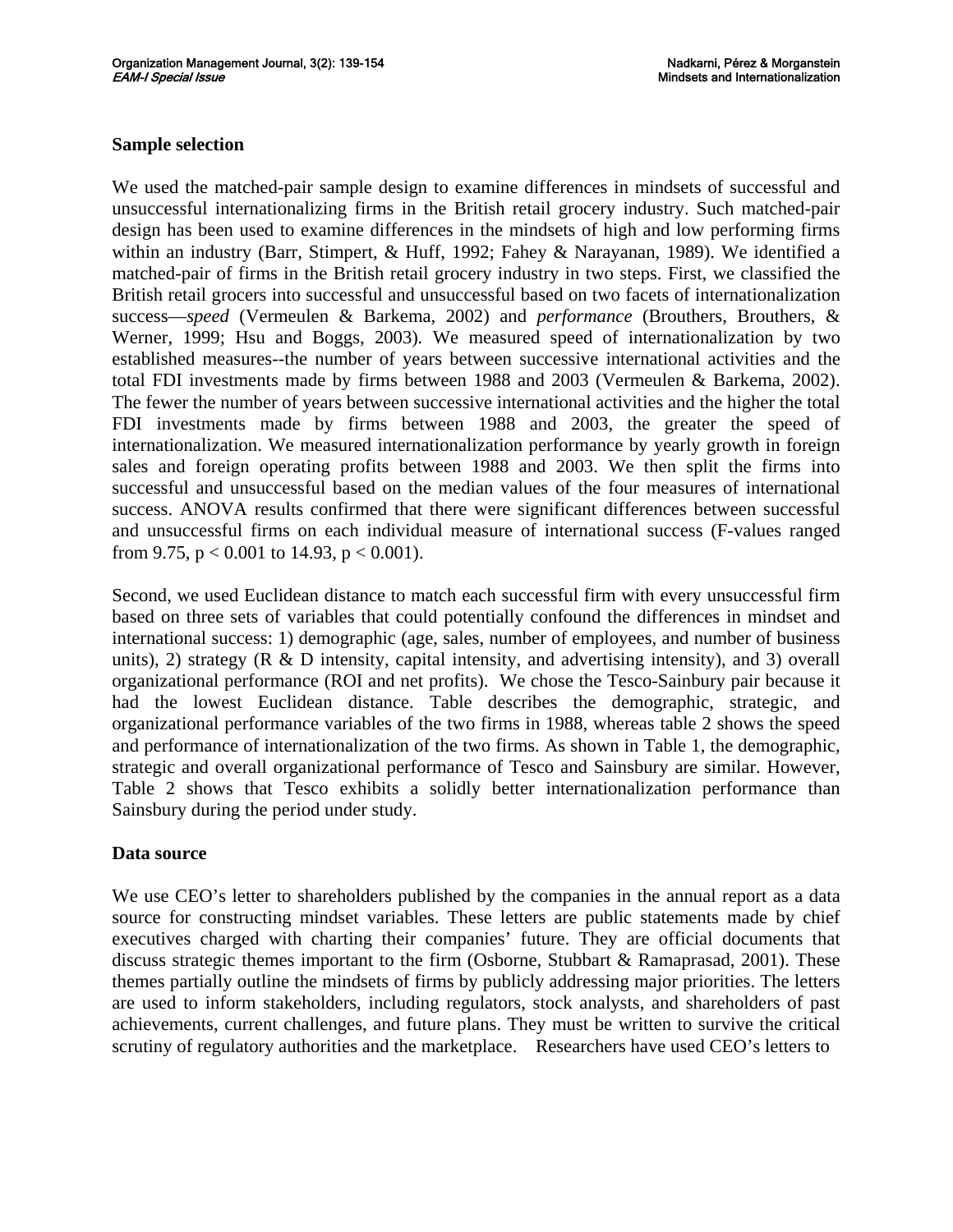|                               | <b>Sainsbury</b> | <b>Tesco</b> |
|-------------------------------|------------------|--------------|
|                               |                  |              |
| Demographic variables:        |                  |              |
| Number of employees           | 30,566           | 25,106       |
| Age (from IPO)                | 17 years         | 43 years     |
| Number of business units      | 2                | 3            |
| <b>Strategy variables:</b>    |                  |              |
| R and D intensity             | 0.0009           | 0.0006       |
| Capital intensity             | 0.110            | 0.095        |
| Advertising intensity         | 0.009            | 0.007        |
| <b>Overall organizational</b> |                  |              |
| performance variables:        |                  |              |
| Return on Investment          | 22.4             | 19.6         |
| Net profit                    | 497.85           | 420.7        |
| Market share                  | 22.04            | 11.6         |
| Sales                         | 8.4              | 7.3          |

## **Table 1 Description of Tesco and Sainsbury in 1988**

**Table 2** 

## **International success variables of Tesco and Sainsbury from 1988 to 2003**

| <b>International success variables</b>          | <b>Tesco</b> | <b>Sainsbury</b> |  |
|-------------------------------------------------|--------------|------------------|--|
|                                                 |              |                  |  |
| Speed of internationalization                   |              |                  |  |
| Number of international ventures undertaken     | 12           | 5                |  |
| from 1988 to 2003                               |              |                  |  |
| Average time period (in years) between the      | 1 years      | 3 years          |  |
| international ventures from 1988 to 2003        |              |                  |  |
| <b>International Performance</b>                |              |                  |  |
| Growth in international Sales from 1988 to 2003 | 456%         | 169%             |  |
| Growth in foreign profits from 1988 to 2003     | 395%         | 148%             |  |
| <b>Divestments</b>                              |              |                  |  |
| Number of divestments                           | 3            |                  |  |

identify corporate strategies (Bowman, 1978), assess causal reasoning of strategic decision makers within firms (Bettman & Weitz, 1983; Fahey & Narayanan , 1989), and explain organizational cognition differences in joint venture activity (Fiol, 1989).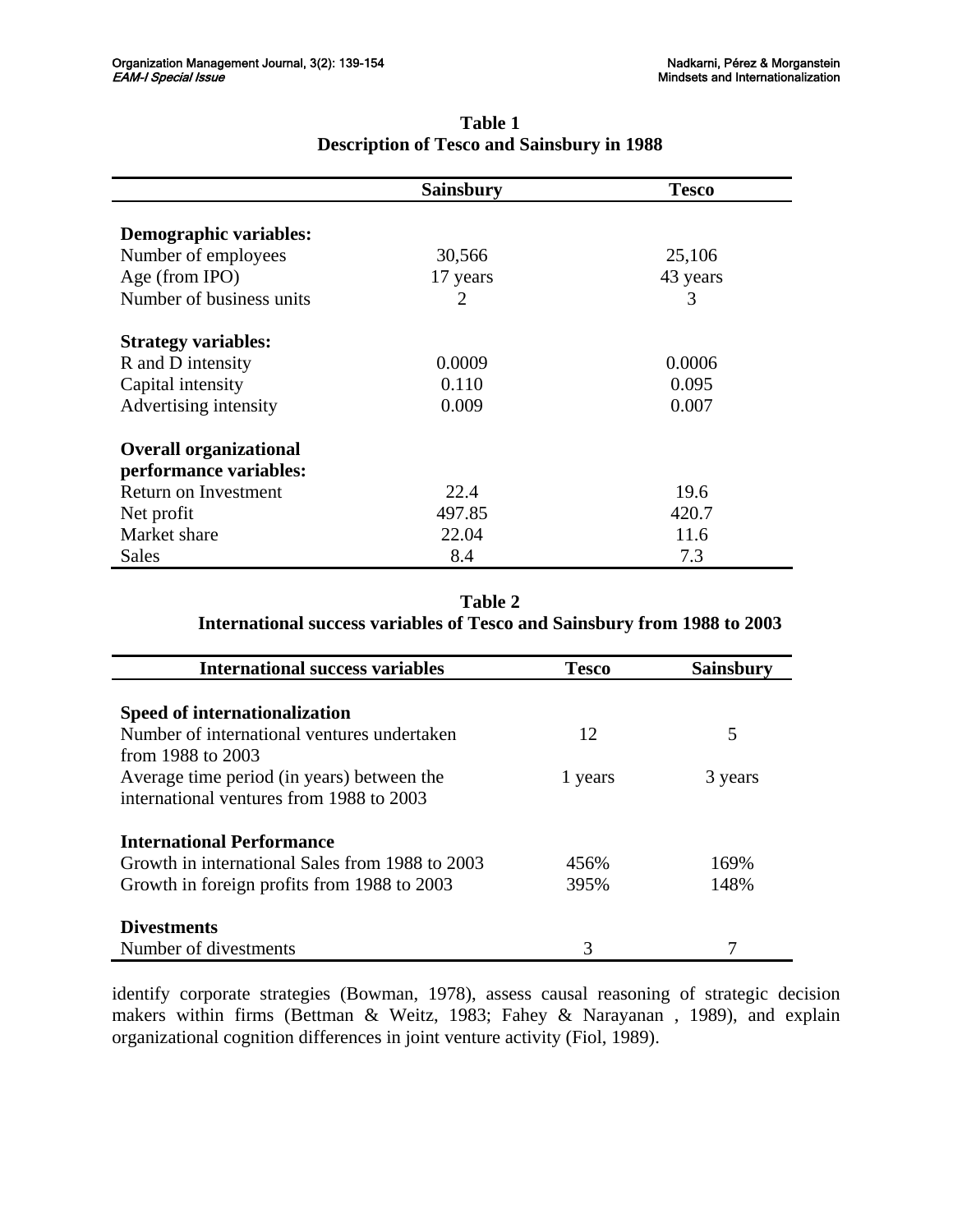#### **Derivation of causal maps**

We elicited mindsets from annual reports using causal mapping. Causal mapping is a form of content analysis that isolates the key causal assertions within a document (Axelrod, 1976). Causal mapping is especially useful in our study because it avoids the recall bias that plague interviews (Axelrod, 1976). Causal mapping also provides detailed rigorously collected information about mindsets that we do not typically find in case studies (Barr et al, 1992).

We constructed causal maps from the CEO's letters to shareholders in the annual reports in a five-step procedure (Axelrod, 1976). We illustrate this procedure in Appendix I. In the *first* step, two raters not involved in the study identified statements from the CEO's letters to shareholders that explicitly contained a cause-effect relationship. Examples of key words used in identifying causal statements included 'if-then', 'because', 'so', 'as'. In the *second* step, the same two raters separated the causal statements identified in the first step into 'causes' and 'effects' to construct the 'raw causal maps.' In the *third* step, based on the procedure suggested by Carley and Palmquist (1992), two raters aggregated the actual phrases used in the annual reports into 214 *raw concepts* to move the coded text beyond explicitly articulated idea to implied or tacit ideas and to avoid misclassification of concepts due to peculiar wording by individuals. In step *four*, we classified the 214 raw concepts into 35 broad categories shown in Appendix II. Generalizing similar concepts in the document is useful in comparing causal maps across firms by enabling researchers to set up common basis across diverse contexts (Carley & Palmquist, 1992). We grouped firm and industry specific concepts into broader categories that we could then compare across firms and industries. We used generalized rather than actual concepts to enhance the robustness of the coding scheme. In the *final* step, we recast the raw causal maps in step-2 into coded causal maps based on the coding scheme developed in step-4.

#### **Measures**

*Complexity of strategy frames.* We used two established measures of complexity- *comprehensiveness* and *connectedness* (Calori et al., 1994; Eden et al., 1992). We measure comprehensiveness as total number of categories (1-35 shown in Appendix I) in a causal map. We measure connectedness as total number of linkages between categories in a causal map divided by number of categories. As comprehensiveness and connectedness are highly correlated, we create a composite measure by averaging the z-scores of the two measures.

*Proactive and reactive thinking.* Extant literature defines reactive strategies as strategies undertaken in reaction to industry environment, whereas proactive strategies as strategies undertaken to influence the industry environment (Miles & Snow, 1978; Porter, 1985). Based on these definitions, we measured proactive and reactive thinking in three steps. First, we identified the links in the causal map that involved environment (concepts 1 to 7 in Appendix II) and strategy (concepts 8 to 25, 30 to 35 in Appendix II). Second, we defined proactive links as environment  $\rightarrow$  strategy and reactive links as strategy  $\rightarrow$  environment (Miles & Snow, 1978; Porter, 1985). Third, we computed the proportion of proactive (number of strategy  $\rightarrow$ *environment* links/total links in the causal map) and reactive (environment  $\rightarrow$  strategy links/total links in the causal map) links in the causal map to identify the relative importance of these links. Proportion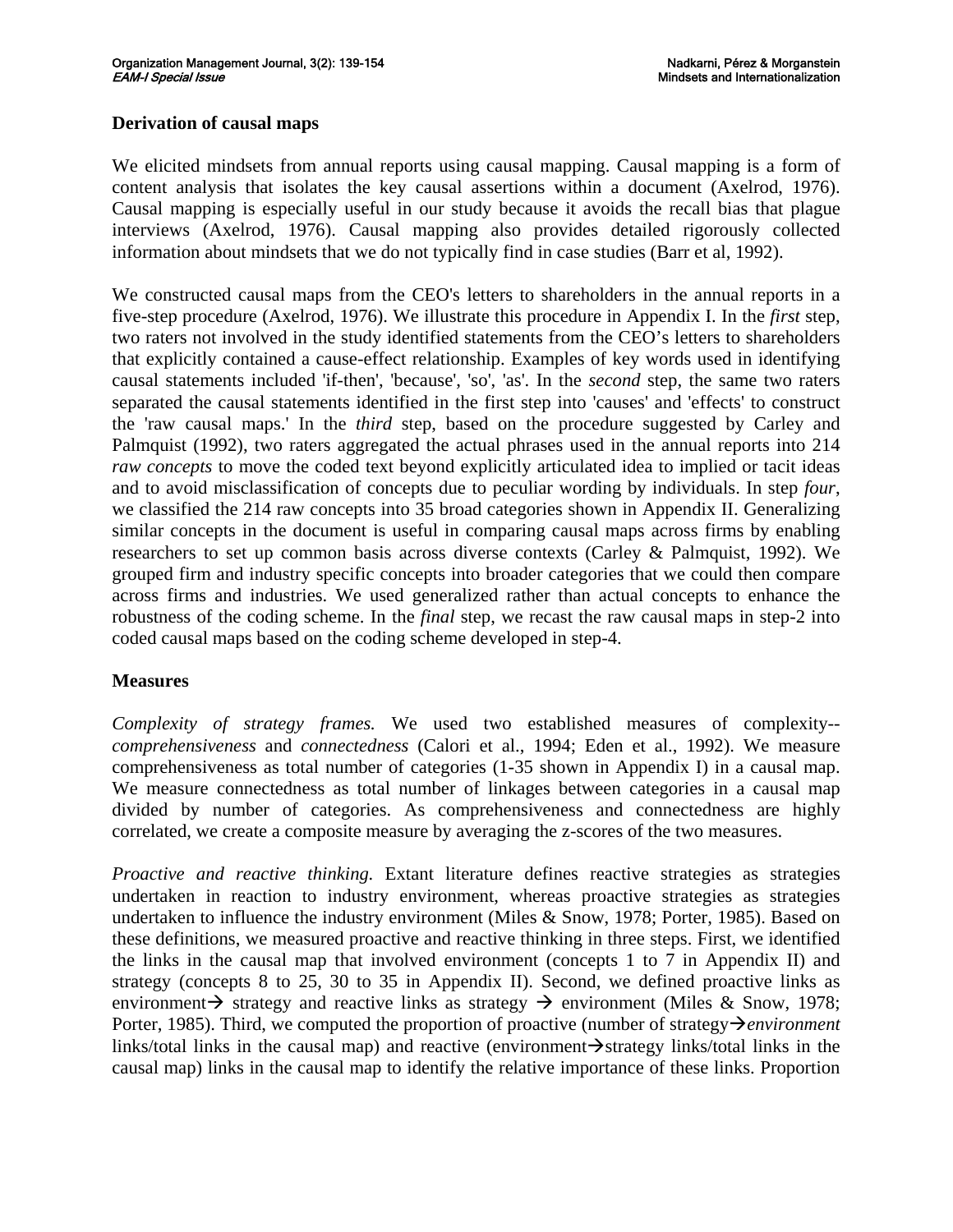of links is important in the analyses of causal map, because it indicates the relative importance of the links in the map (Carley & Palmquist, 1992; Knoke & Kuklinsky, 1982).

### **Results**

We compared mindset complexity, proactive, and reactive thinking of Tesco (successful internationalizing firm) and Sainsbury (unsuccessful internationalizing firm) using the Mann Whitney U test (Table 3). Comprehensiveness of mindsets of Tesco is weakly higher than that of Sainsbury ( $p<0.10$ ), whereas connectedness in the mindsets of Tesco is significantly higher than that of Sainsbury  $(p<0.01)$ . These results suggest that Tesco had more complex mindsets than Sainsbury. Tesco's mindsets depicted significantly higher proactive thinking than that of Sainsbury ( $p<0.05$ ). On the other hand, Sainsbury's mindsets reflected significantly higher reactivity than that of Tesco ( $p<0.05$ ). These results are in line with propositions 1, 2a, and 2b.

**Table 3 Mann Whitney test results of the differences in the causal maps of Tesco and Sainsbury** 

| Causal Map variables |              | Mean      | Mann Whitney U | Z score       |
|----------------------|--------------|-----------|----------------|---------------|
|                      | <b>Tesco</b> | Sainsbury | $(n=30^1)$     | $(n=30^1)$    |
| Complexity           |              |           |                |               |
| Comprehensiveness    | 27.0         | 22.0      | 18.5           | $1.25\dagger$ |
| Connectedness        | 0.99         | 0.70      | 24.0           | $2.41***$     |
| Proactive thinking   | 0.30         | 0.15      | 19.0           | $1.75^*$      |
| Reactive thinking    | 0.05         | 0.11      | 20.5           | $1.67*$       |

 $\uparrow$  p < 0.10  $\uparrow$  p < 0.05

p<0.05 \*\*p<0.01 1 N represents causal mapping variables of the two firms (Tesco and Sainsbury) over 15 years (1988 to 2003)

#### **Discussion**

Despite the growing recognition of internationalization as a cognitive process, extant research has ignored the role of mindsets in international success. To address this gap, we explored the differences in the mindsets of a successful and an unsuccessful British retail grocery firm using a matched-pair design. Our results present two interesting insights on the role of mindsets in international success. First, the successful internationalizing firm (Tesco) had more complex mindsets than the unsuccessful firm (Sainsbury). Second, the successful internationalizing firm (Tesco) had more proactive and less reactive mindsets than the unsuccessful firm (Sainsbury). We do recognize that given the limitations of the sample size, our results are suggestive rather than conclusive. However, these results hint at the importance of mindsets in understanding international success. In what follows, we discuss the implications of these results.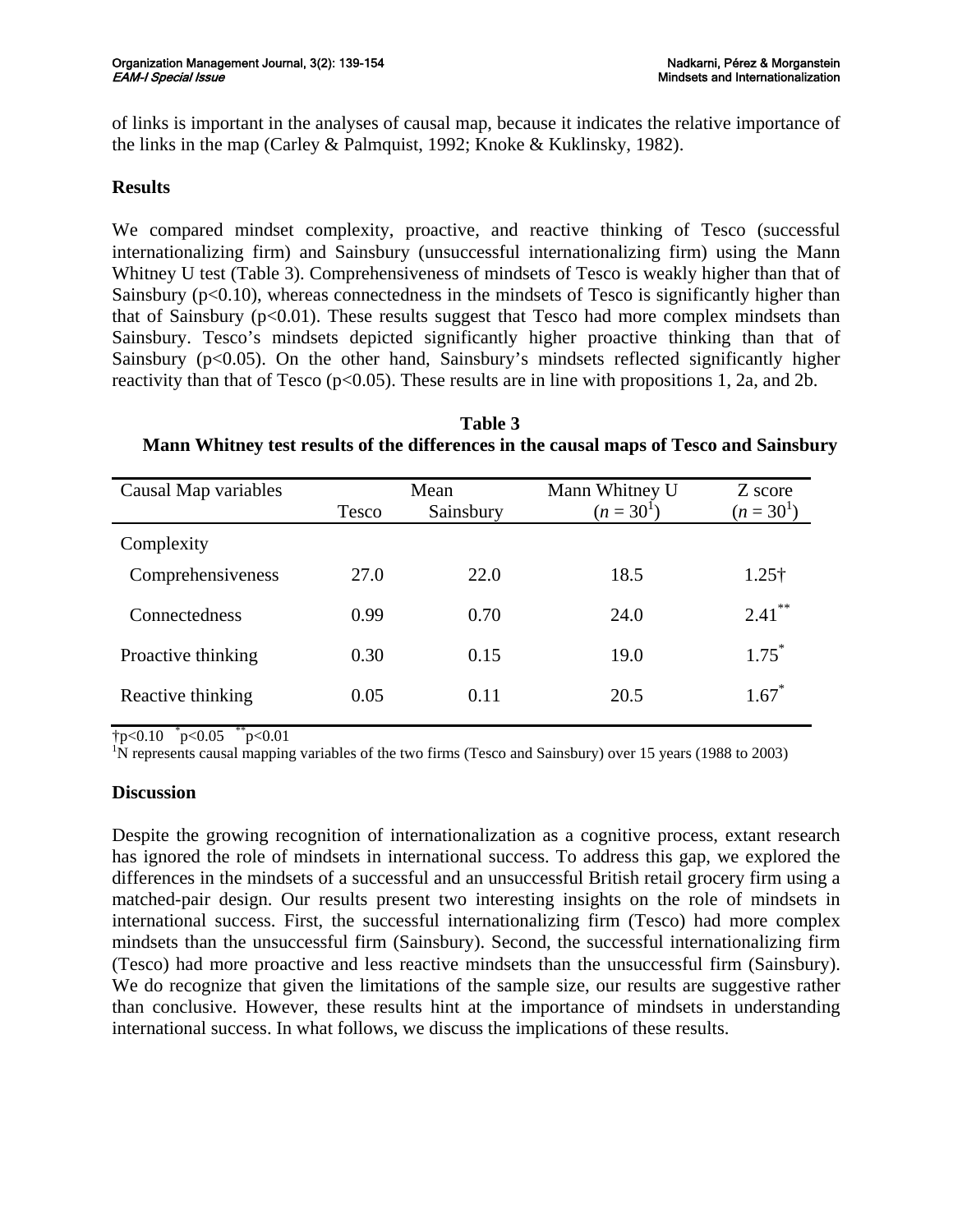### **Implications**

Our study contributes to extant literature in two ways. First, previous literature has proposed firm resources as the primary firm-specific drivers of international success (Buckley & Casson, 1976; Dunning, 1980; Hennart, 1991). These studies imply that ownership of specific resources automatically translates into positive international outcomes. Our results suggest that mindsets are important in understanding international success. We found that significant differences in complexity, proactivity, and reactivity of mindsets corresponded with differences in speed and performance of internationalization after matching the two firms on various resource variables (advertising intensity, capital intensity, R & D intensity, and demographic variables). Although we did not formally test the relationship between mindset, resources, and international success, our results are in line with recent resource-based studies in strategy that argue that resource assets do not automatically affect strategic decisions (Amit & Schoemaker, 1993). Resource decision making variables such as mindsets affect which resource TMTs consider important and how TMTs use them in strategic actions (Nadkarni & Perez, forthcoming). Amit and Schoemaker (1993) stress that resource decision making variables such as mindsets may be even more important in predicting strategic outcomes than resource assets. However, international business research (Caves, 1996; Dunning, 1977, 1980; Hymer, 1976) has ignored the resource decision making variables. Our study demonstrates the importance of a resource decision making variable—mindset—in international success. This result calls for greater attention to resource decision making variables as potential predictors of international success.

Second, international business literature has defined mindsets as organizational culture (Perlmutter, 1967), innovative capabilities (Cavusgil, 1980), international experiential knowledge (Johanson & Vahlne, 1977; Liesch & Knight, 1999), and employees' knowledge about global objectives of the firm (Bartlett & Ghoshal, 1989). Our results extend this research by focusing on the mindsets of top managers. The strategic choice (Child, 1972) as well as upper echelon (Hambrick & Mason, 1984; Finkelstein & Hambrick, 1996) theories have underscored that strategic decision making context is unique and distinct from other levels in the firm. Recent international business studies have also hinted at the importance of top management perspective in internationalization (Sanders & Carpenter, 1998). However, these studies have focused on demographic characteristics of TMTs in established MNCs. Our results point to the need to extend the definition of mindsets in international business by including the mindsets of top managers and to integrate the two parallel streams of literature (mindsets and upper echelon) in international business by demonstrating that mindsets of TMTs play an important role in the early international activities.

#### **Limitations and conclusions**

Some limitations deserve acknowledgement. First, the choice of sample limits this study. While the comparison between Sainsbury and Tesco is, as seen above, is fruitful, it remains the case that these are two British retail grocers. The generalizability of the results across countries and industries is in question. Replicating our study using a large sample of firms spanning multiple industries would strengthen the exploratory findings of our study. Similarly, examining the role of external environmental factors such as home country and industry characteristics, host country and industry characteristics, and country differences would be important extensions of our study.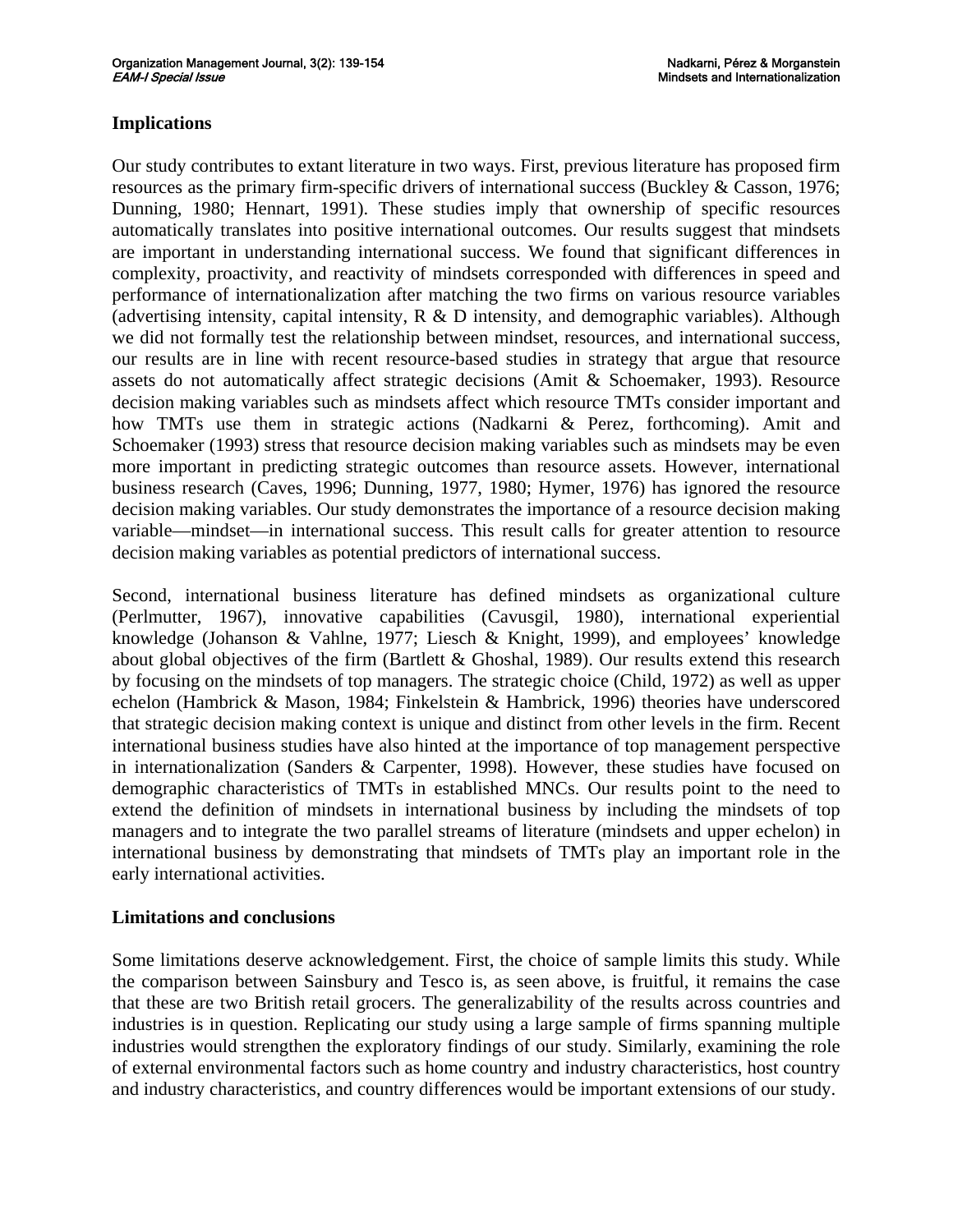Second, we used annual statements to construct mindsets, in part because large-scale empirical studies are, for pragmatic reasons, often limited to textual sources of data. Future studies may want to replicate our study using primary data sources.

In conclusion, this study represents a first step in recognizing the importance of mindsets in explaining international success. We hope that the preliminary results yielded by this study spur additional research on the issues and relationships surrounding external environments and mindsets, and international success.

## **REFERENCES**

- Amit, R., & Schoemaker, P. (1993). Strategic Assets and Organizational Rent. *Strategic Management Journal, 14*, 33-46.
- Andersen, O. (1993). On the internationalization process of firms: A critical analysis. *Journal of International Business Studies. 24*, 209-231.
- Axelrod, R. (1976). *The Structure of Decision.* Princeton University Press: Princeton, NJ.
- Barkema, H., Bell, J., & Pennings, J. (1996). Foreign entry, cultural barriers and learning. *Strategic Management Journal, 17*, 151-166.
- Barr, P.S., Stimpert, J. & Huff, A. (1992). Cognitive change, strategic action, and organizational renewal. *Strategic Management Journal, 13*, 15-36.
- Bartlett, C. & Ghoshal, S. (1989). *Managing Across Borders: The Transnational Solution*. Cambridge, MA: Harvard Business School Press.
- Bettman, J. & Weitz, A. (1983). Attributions in the Board Room: Causal Reasoning in Corporate Annual Reports. *Administrative Science Quarterly, 28*, 165-183.
- Boddewyn, J. (1979). Foreign divestment: Magnitude and factors. *Journal of International Business Studies, 10*, 21-27.
- Bogner, W. & Barr, P. (2000). Making sense in hypercompetitive environments: A cognitive explanation for the persistence of high-velocity competition. *Organization Science*, *11*, 212- 236.
- Bowman, E. (1978). Strategy, Annual Reports, and Alchemy. *California Management Review, 20*, 71.
- Brouthers, L., Brouthers, K. & Werner, S. (1999). Is Dunning's eclectic framework descriptive or normative**?** *Journal of International Business Studies, 30,* 831-845.
- Brown, S. & Eisenhardt, K. (1997). The Art of Continuous Change: Linking Complexity Theory and Time-Paced Evolution in Fast Paced Organizations. *Administrative Science Quarterly*, *42*, 1-34.
- Buckley, P. & M. Casson. (1976). *The future of the multinational enterprise.* London:Macmillan.
- Calori, R., Johnson, G., & Sarnin, P. (1994). CEOs' Cognitive Maps and the Scope of the Organization. *Strategic Management Journal*, *15*, 437-457.
- Caproni, P., Lenway, S., & Murtha, T. (1992). Multinational mind sets: sense making capabilities as strategic resources in multinational firms, *Working Paper 679,* Michigan, Division of Research, School of Business Administration, University of Michigan.
- Carley, K. & Palmquist, M. (1992). Extracting, representing and analyzing mental models. *Social Forces, 70*, 601-636.
- Caves, R. (1996). *Multinational enterprise and economic analysis*. Cambridge University Press: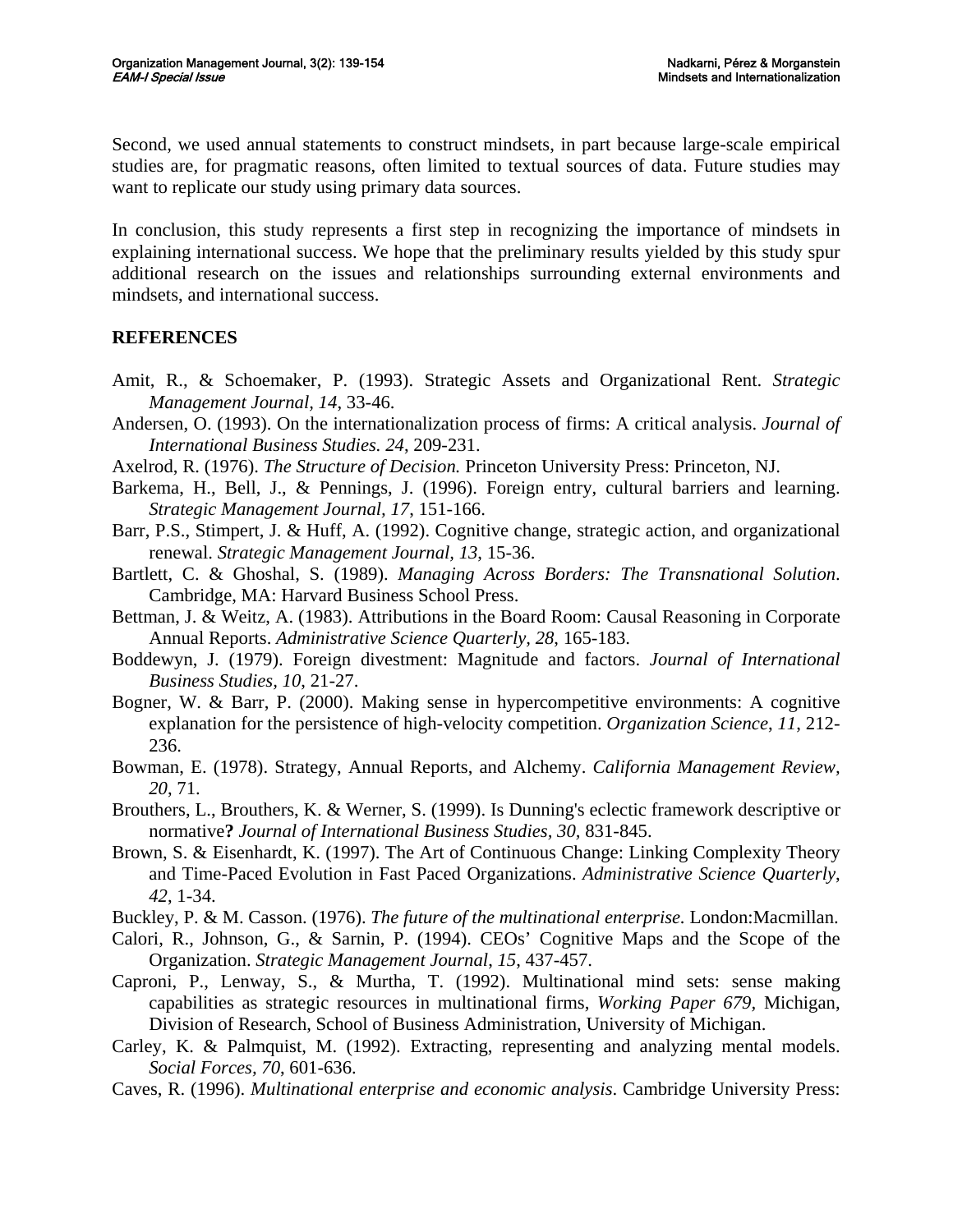150

New York.

Cavusgil, T. (1980). On the internationalization process of firms. *European Research, 8*, 3-81.

- Child, J. (1972). Organizational structure, environment and performance: The role of strategic choice, *Sociology*, 6, 1–22.
- Crawford, F. (1998). Global Uncertainties. *Chain Store Age, December*, 132-141.
- Daft, R. & Weick, K. (1984). Toward a Model of Organizations as Interpretation Systems. *Academy of Management Review*, *9*, 284-295.
- Dunning, J. (1977). Trade, location of economic activity and the MNE: A search for an eclectic approach. In B. Ohlin, P. Hesselborn and M. Wijkman (Eds.). *The International Allocation of Economic Activity.* New York: Holmes and Meier.
- Dunning, J. (1980). Towards an Eclectic Theory of International Production: Some Empirical Tests. *Journal of International Business Studies*, *11*, 9-31.
- Dutton, J., Fahey, L., & Narayanan, V. (1983). Towards understanding strategic issue diagnosis. *Strategic Management Journal*, *4*, 307-323.
- Dutton, J. & Jackson, S. (1987). Categorizing Strategic Issues: Links to Organizational Action. *Academy of Management Review, 12*, 76-90.
- Eden, C., Ackermann, F. & Cropper, S. (1992). The analysis of cause maps. *Journal of Management Studies, 29*, 309-324.
- Eisenhardt, K., & Martin, J. (2000). Dynamic capabilities: What are they? *Strategic Management Journal*, *21*, 1105-1121.
- Eriksson, K., Johanson, J., Majkgard, A., & Sharma, D. (1997). Experiential knowledge and cost in the internationalization process. *Journal of International Business Studies, 28*, 337-360.
- Erramilli, M. (1996). Nationality and subsidiary ownership patterns in multinational corporations. *Journal of International Business Studies*, *27*, 225-248.
- Fahey, L., & Narayanan, V. (1989). Linking changes in revealed causal maps and environmental change: An empirical study. *Journal of Management Studies, 26*, 361-378.
- Fagre, N., & L. Wells. (1982). Bargaining power of multinationals and host governments. *Journal of International Business Studies, 13*, 9-23.
- Finkelstein, S., & Hambrick, D. (1996). *Top executives and their effects on organizations*. St. Paul, MN: West Publishing Company.
- Fiol, M. (1989). A semiotic analysis of corporate language: organizational boundaries and joint venturing. *Administrative Science Quarterly, 34*, 277-303.
- Fisk, S., & Taylor, S. (1991). *Social Cognition* (2nd ed.). New York: McGraw Hill.
- Gielens, K., & Dekimpe, M. (2001). Do international entry decisions of retail chains matter in the long run? *International Journal of Research in Marketing, 18*, 235-259.
- Govindarajan, V., & Gupta, A. (2001). *The Quest for Global Dominance: Transforming Global Presence into Global Competitive Advantage.* San Francisco, Jossey-Bass.
- Graham, E. (1990). Market structure and the multinational enterprise: A game theoretic approach. *Journal of International Business Studies*, *29*, 67-73.
- Hambrick, D., & P. Mason. (1984). Upper Echelons: The Organization as a reflection of its top managers. *Academy of Management Review, 9*, 193-206.
- Hennart, J. (1991). The transaction cost theory of joint ventures: An empirical study of Japanese subsidiaries in the United States. *Management Science*, *37,* 483-497.
- Hofstede, G. (1980). *Culture's consequences: International differences in work-related values*. Beverly Hills, CA; Sage.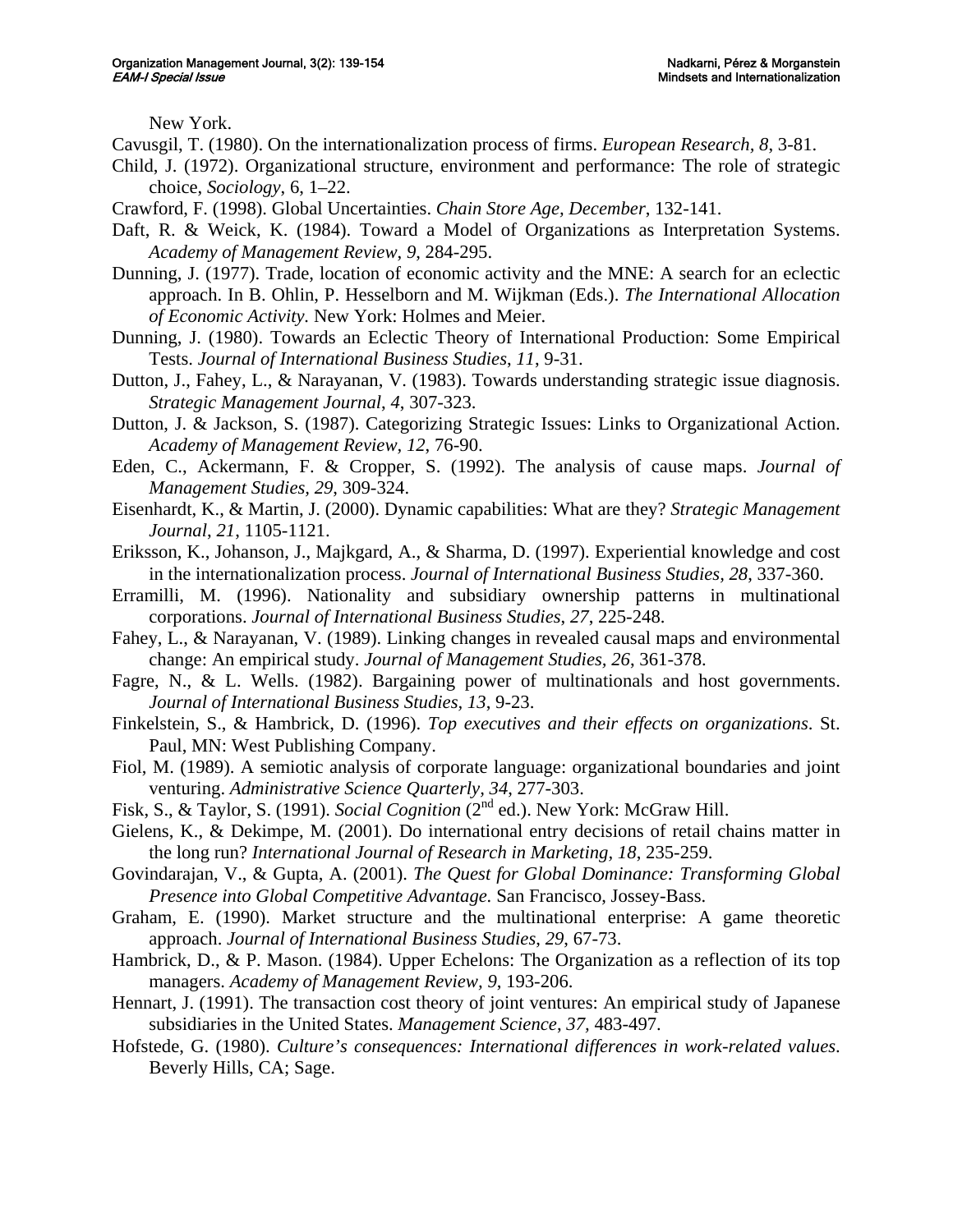- Hsu, C., & Boggs, D. (2003). Internationalization and Performance: Traditional Measures and Their Decomposition. *Multinational Business Review***,** *11*, 23-49
- Huff, A. (1982). Industry Influences on Strategy Reformulation, *Strategic Management Journal, 3*, 119-131
- Hymer, S. (1976). *A Study of Direct Foreign Investment*. MIT Press: Cambridge, MA.
- Johanson, J., & Vahlne, J. (1977). The internationalization process of the firm  $-$  A model of knowledge development and increasing foreign market commitments. *Journal of International Business Studies*, *8*, 23-32.
- Johnson, G. (1988). Re-thinking Incrementalism, *Strategic Management Journal, 9*, 75-91.
- Kawabata, M. (1999). An Analysis of the Overseas Store Expansion Programmes of Japanese Retailers in Asian Markets. In Davies, Ross and Toshiyuki Yahagi (Ed.), *Retail Investment in Asia/Pacific: Local Responses and Public Policy Issues*. Oxford: Oxford Institute of Retail Management.
- Keisler, S., & Sproull, L. (1982). Managerial responses to changing environments: perspectives on problem sensing from social cognition, *Administrative Science Quarterly, 27*, 548-570.
- Knoke, K., & Kuklinski, J. (1982). *Network Analysis*. Series: Quantitative Applications in the Social Sciences. A Sage University Paper, series/number 07-028.
- Kobrin, S. (1994). Is there a relationship between a geocentric mind-set and multinational strategy. *Journal of International Business Studies*, *25*, 493-511.
- Kogut, B., & Singh, H. (1988). The effect of national culture on the choice of entry mode. *Journal of International Business Studies, 19*, 411-432.
- Liesch, P., & Knight, G. (1999). Information Internalization and Hurdle Rates in Small and Medium Enterprise Internationalization. *Journal of International Business Studies*, *30*, 383- 394.
- March, J., & H., Simon. (1958). *Organizations.* New York: Wiley.
- Martins, L., & Kambil, A. (1999). Looking back and thinking ahead: Effects of prior success on managers' interpretation of new information technologies, *Academy of Management Journal, 42*, 652-671.
- Miles, R. & Snow, C. (1978) *Organizational Strategy, Structure, and Process*. New York: McGraw- Hill.
- Nadkarni, S., & Perez, P. (Forthcoming). Prior conditions and early international commitments: The mediating role of domestic mindsets, *Journal of International Business Studies.*
- O'Connor, D. (1997). Retail Concentration and Multinational Expansion: Two Important Retail Trends. *Discount Merchandiser, May*, 64-72.
- O'Grady, S. & Lane, H. (1996). The psychic distance paradox. *Journal of International Business Studies*, *27,* 309-333.
- Osborne, J., Stubbart, C., & Ramaprasad, A. (2001). Strategic groups and competitive enactment: A study of dynamic relationships between mental models and performance. *Strategic Management Journal*, *22*, 435-455.
- Perlmutter, H. (1969). The Tortuous Evolution of the Multinational Corporation, *Columbia Journal of World Business, Jan-Feb*, 9-18.
- Porter, M. (1985). *Competitive Strategy*, Free Press: New York.
- Prahalad, C.K., & Bettis, R.A. (1986). The dominant logic: A new linkage between diversity and performance, *Strategic Management Journal, 7*, 485-501.
- Sanders, W., & M.A. Carpenter. (1998). Internationalization and firm governance: The roles of CEO compensation, top team composition, and board structure. *Academy of Management*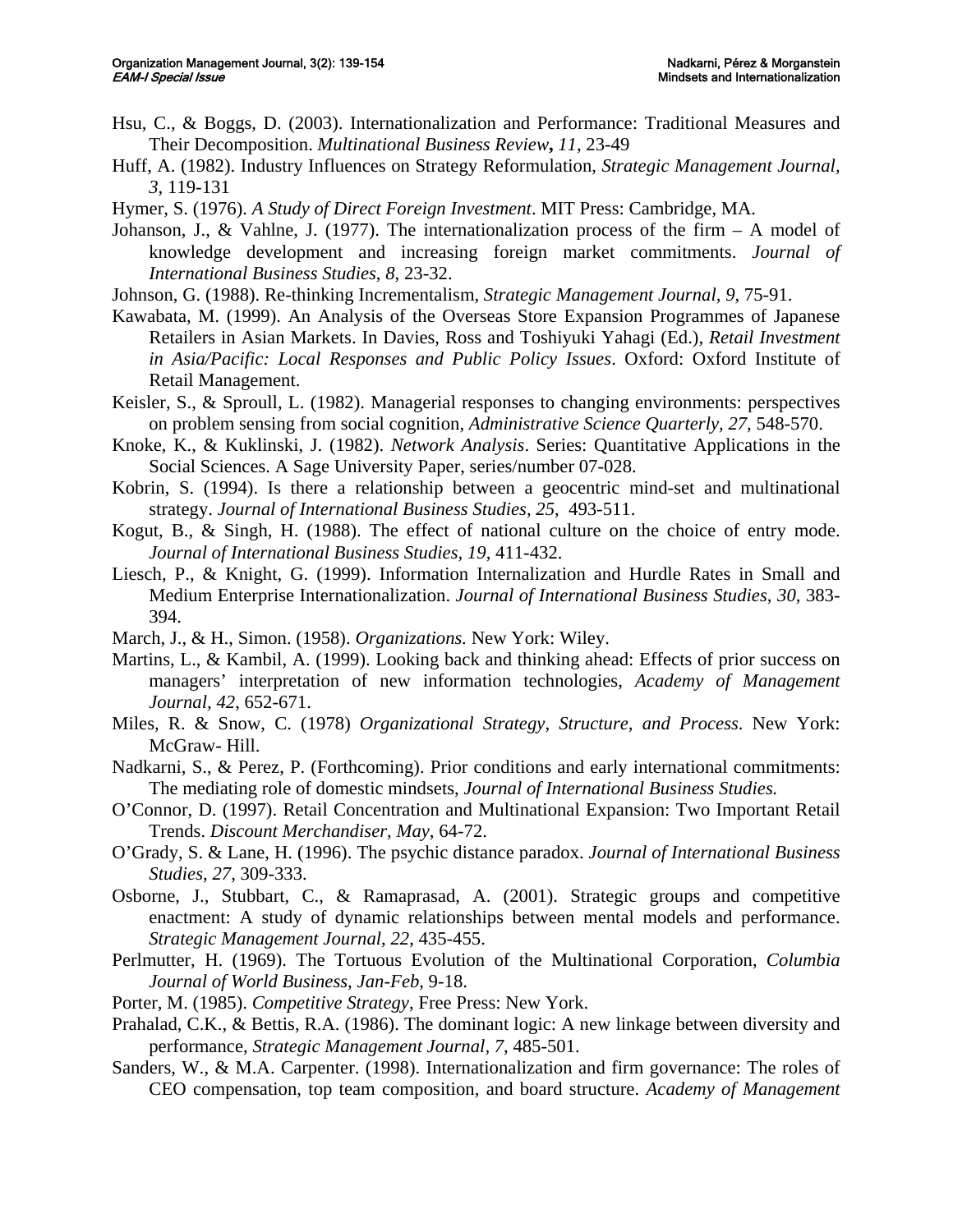*Journal*, *41*, 158-178.

- Thomas, J., Clark, S. & Gioia, D. (1993). Strategic sensemaking and organizational performance: linkages among scanning, interpretation, action and outcomes. *Academy of Management Journal, 36*, 239-270.
- Tushman M., Newman, W., & Romanelli, E. (1986). Convergence and upheaval managing the unsteady pace of organizational evolution. *California Management Review, 29*, 29-44.
- Vermeulen, F., & Barkema, H. (2001). Learning through acquisitions, *Academy of Management Journal*, *44*, 457-476.
- Vermeulen, F., & Barkema, H. (2002). Pace, rhythm and scope: Process dependence in building a profitable multinational corporation. *Strategic Management Journal*, *23*, 637-653.
- Vida, I., Reardon, J., & Fairhurst, A. (2000). Determinants of International Retail Involvement: The Case of Large U.S. Retail Chains. *Journal of International Marketing, 8,* 37-60.
- Weick, K.E. (1995). *Sensemaking in organizations.* Sage, Thousand Oaks, CA.
- Weick, K., & Quinn, R. (1999). Organizational Change and Development. *Annual Review of Psychology, 50*, 361-86.
- Welch, L.S. & Wiedersheim-Paul, F. (1980). Initial exports-A marketing failure? *Journal of International Business Studies, 22*, 333-344.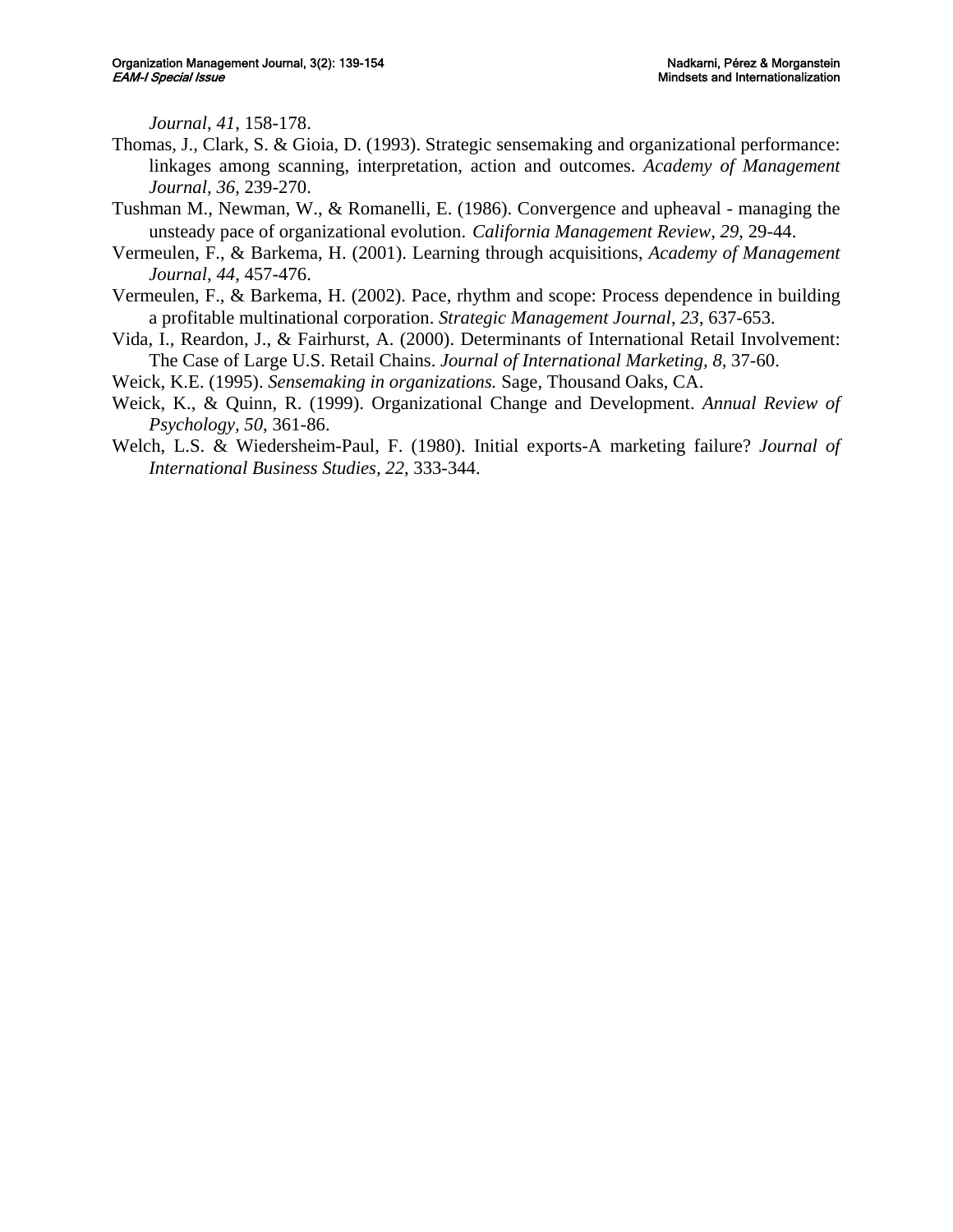## **APPENDIX 1 An illustration of the four step procedure of constructing causal maps**